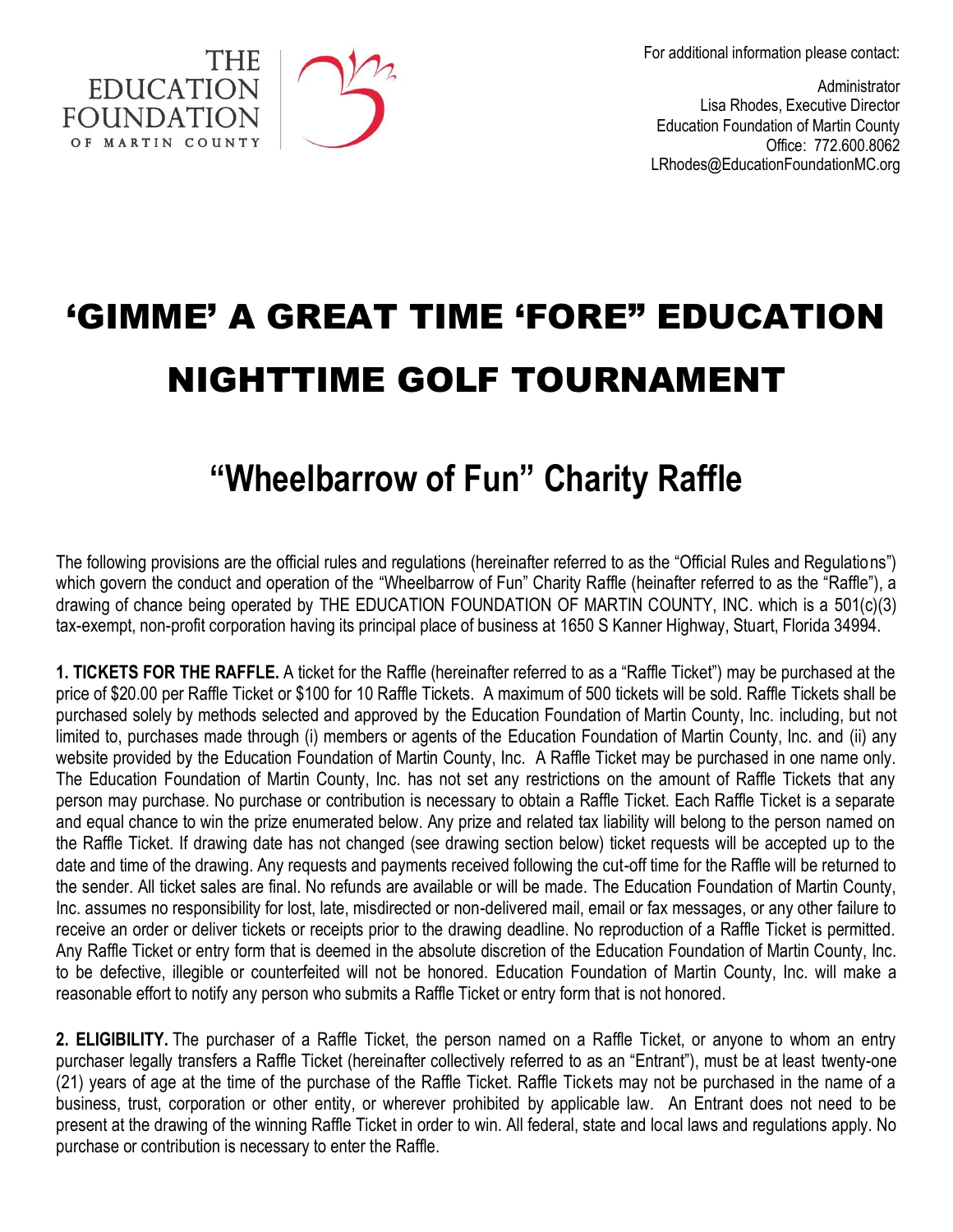**3. DRAWING.** The drawing of the winning Raffle Ticket will be held on **November 22, 2021** at approximately 9 PM using an online program to randomly generate the name associated with the winning Ticket. This date and all other dates stated in these Official Rules and Regulations may be extended in the absolute discretion of the Education Foundation of Martin County, Inc. The Education Foundation of Martin County, Inc. does not reserve any discretion to cancel the Raffle at any time. The prize drawing will be open to the public.

**4. PRIZE.** One (1) prize will be awarded to the winner of the Raffle. The winner of the Raffle will receive a new 6-cu ft Poly Wheelbarrow fully assembled and filled with liquor and mixers (hereinafter referred to as "Prize"). The wheelbarrow and mixers have been purchased by the Education Foundation of Martin County, Inc. with the liquor being donated by the Board Members of the Education Foundation of Martin County, Inc. of Stuart, Florida. The attached photo is a representation of the Prize. The Prize may be slightly different and include bottles other than the exact bottles shown. This wheelbarrow and its contents are accepted "AS IS", and the Education Foundation of Martin County, Inc. does not in any way, expressly or impliedly, give any warranties to winner. The Education Foundation of Martin County, Inc. expressly disclaims any implied warranties of merchantability or of fitness for a particular purpose. The winner of the Raffle may be required to sign an affidavit of eligibility. No additional prizes will be awarded. If a potential winner does not comply with the Official Rules and Regulations, then the potential winner will be disqualified from the Raffle and the prize will revert to the Education Foundation of Martin County, Inc. The Internal Revenue Service position is that amounts paid for chances in raffles, lotteries or similar drawings for valuable prizes are not gifts, and consequently do not qualify as deductible charitable contributions. The winner must complete an IRS Form W-9 and the appropriate federal taxes will be withheld. All state taxes, title, and registration fees must be paid by the winner.

**5. NOTIFICATION OF WINNER.** The winner of the Raffle will be notified via U.S. mail, email or telephone by the Administrator. The winner of the Raffle will need to provide proper identification to the satisfaction of the Education Foundation of Martin County, Inc. The winner of the Raffle must claim the prize by 30 days from the drawing. The winner of the Raffle will be instructed as to how to claim the prize at the time of notification by the Administrator. Any questions should be relayed to the Administrator at the contact information below. Entrants may obtain the winner's name by sending a written request, plus a self-addressed, stamped envelope to the Administrator at the contact information above.

**6. PRIVACY.** By entering the Raffle, Entrants agree that their names, likenesses and/or information provided in connection with the Raffle entry may be used for communications conducted for the benefit of the Education Foundation of Martin County, Inc. , including, but not limited to, being disclosed to and used by the news media and otherwise being used by the Education Foundation of Martin County, Inc. for publicity purposes in area newspapers or other media, including print venues, television, radio or online (including the website and related event pages of the Education Foundation of Martin County). An Entrant may subsequently "opt-out" of the receipt of such communications by following the directions in any email or other means of communication, or by contacting the Administrator at the contact information below. Except as specifically provided in this provision, the information of an Entrant will not be shared with or sold to any other person or entity.

**7. WAIVER / LIMITATIONS OF LIABILITY.** By participating in the Raffle, Entrants release the Education Foundation of Martin County, Inc. and its respective entities, affiliates, agents, representatives, sponsors, service agencies and independent contractors, and each of their respective directors, officers, partners, employees and agents, including advertising and promotion agencies, from any and all liability with respect to the participation in the Raffle, the possession, use and distribution of the prize awarded, and all losses or injuries (including to earnings, profits or goodwill), damages, costs, expenses, rights, claims and actions or any kind arising in connection with the Raffle or the prize awarded. An Entrant's sole and exclusive remedy for any breach by the Education Foundation of Martin County, Inc. shall be limited to the return of the purchase price paid for his or her Raffle Ticket(s), and such Entrant shall not be entitled to any incidental, special, punitive or consequential damages under any circumstances.

**8. GOVERNING RULES, REGULATIONS AND LAW.** By participating in the Raffle, the purchaser of a Raffle Ticket specifically acknowledges that he or she is aware of and agrees to abide and be bound by the rules, limitations and restrictions contained in the Official Rules and Regulations, and further specifically agrees that the Official Rules and Regulations solely govern the conduct and operation of the Raffle. The Official Rules and Regulations, together with the